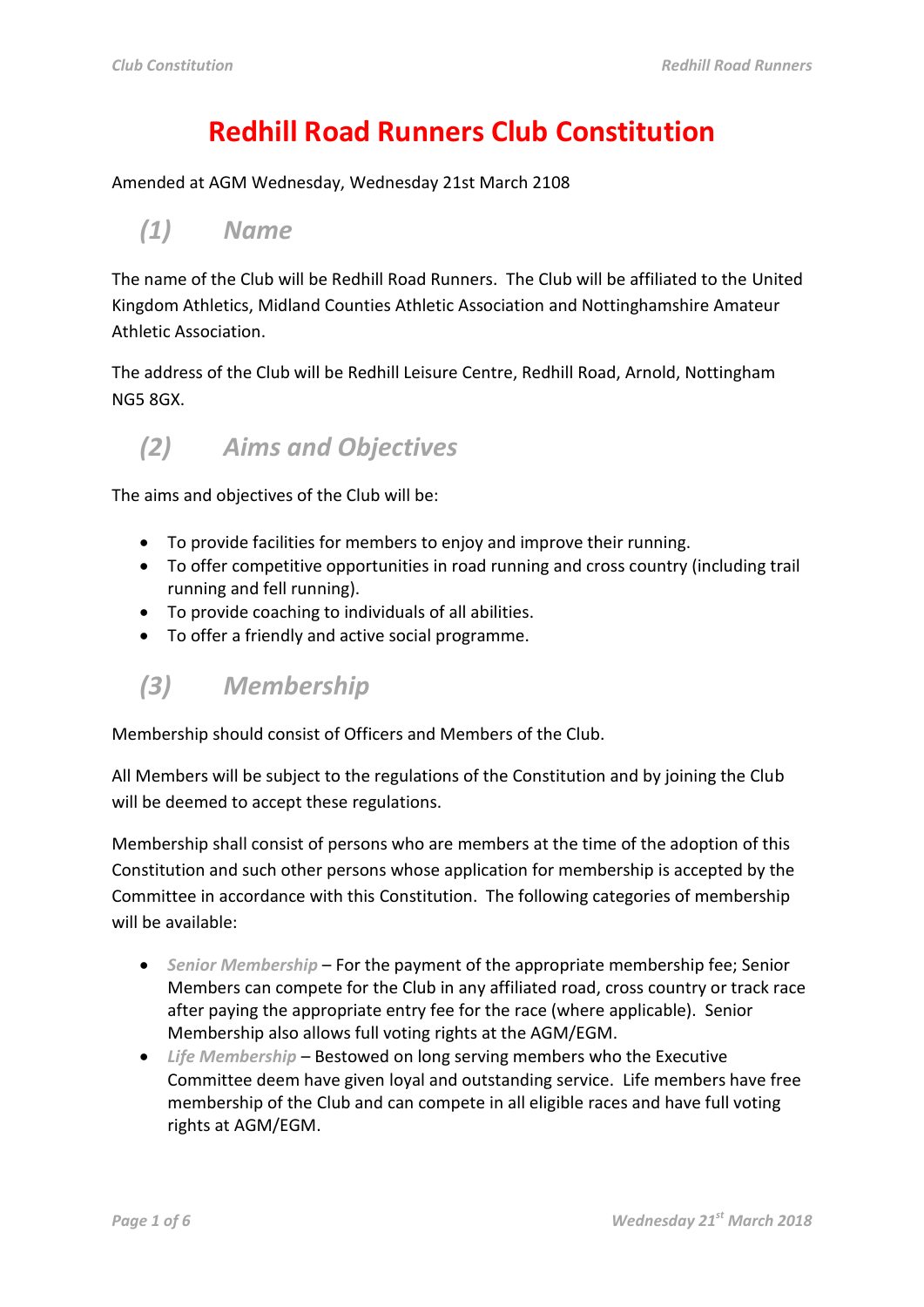- *Associate Membership* For the payment of the appropriate fee; Associate Members will receive information on the Club's activities but are not allowed to compete for the Club in any capacity or have any voting rights.
- *Young Adult* (Age 16 or 17 at renewal): For the payment of the appropriate membership fee; Young Adult Members can compete for the Club in any affiliated road, cross country or track race that is open to runners of their age, after paying the appropriate entry fee for the race (where applicable). Young Adult Membership also allows full voting rights at the AGM/EGM.

## *(4) Membership Fees*

Membership fees will be set annually and determined at the Annual General Meeting.

Fees will be paid annually and are due on the 1st January. In the case of new Members, subscriptions shall be due on the first day of the month following election to membership. The Executive Committee shall have powers of discretion to determine the level of subscription for Members who join the Club in the latter part of the year.

Members who have not paid their fees by 31st March after the due date will be deemed to no longer be a Member of the Club.

# *(5) Officers of the Club*

The Officers of the Club will be:

- Chairman
- Vice-Chairman
- Secretary
- Treasurer
- Membership Secretary

Additional Officers may be appointed as agreed by the Executive Committee, to include roles relating, for example, to Road Racing, Cross Country, Fell Running, Publicity and Communications, Coaching, Kit, Social. The position of Officer may be shared between more than one elected member.

Officers will be elected at the Annual General Meeting and will be eligible for reappointment.

# *(6) Committee*

7. The Club will be managed by the Executive Committee consisting of the Officers of the club. The Executive Committee will be convened by the Secretary of the Club and held each month at a date and venue agreed by the Chairman and Vice-chairman, except where quorum cannot be achieved.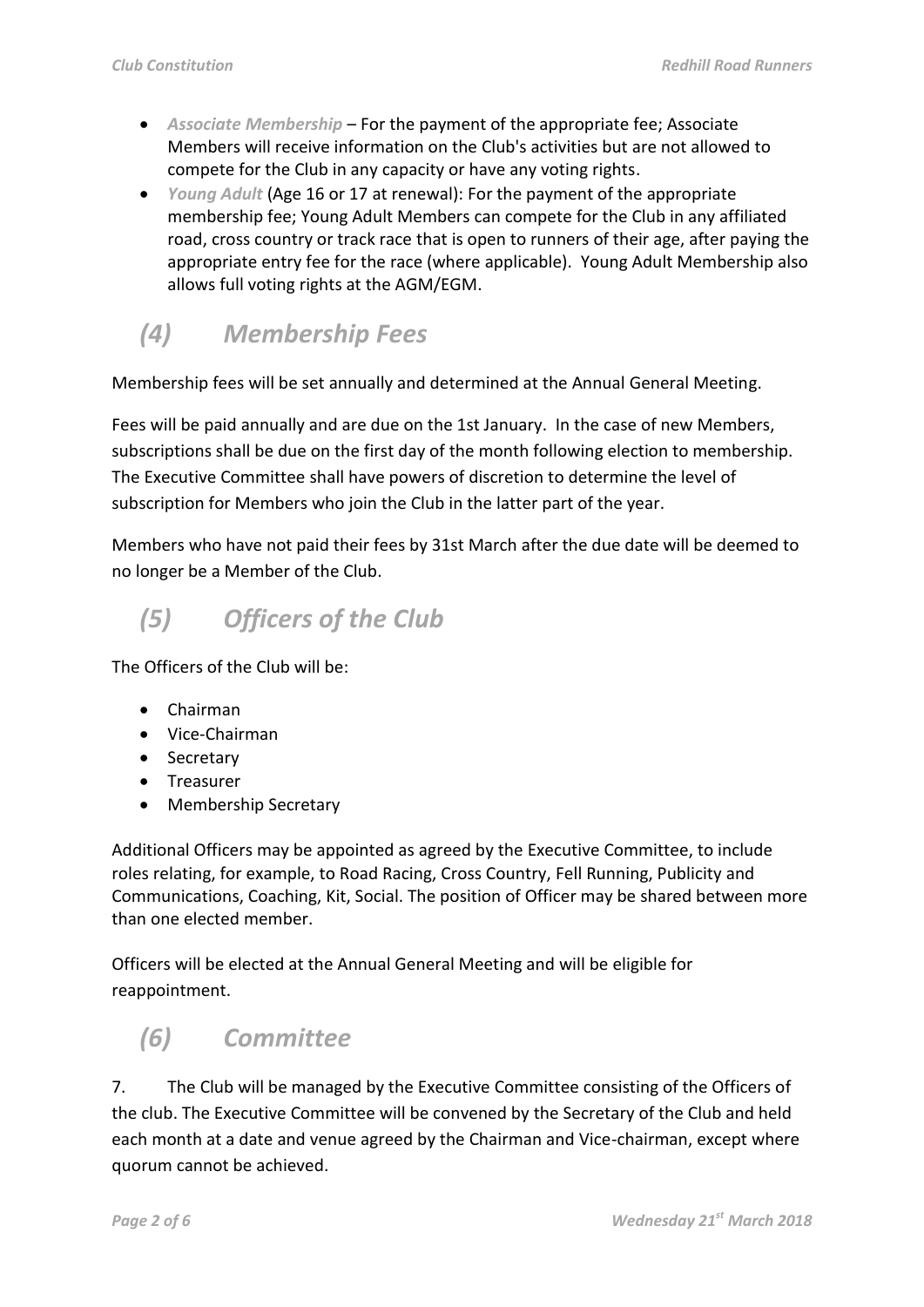The quorum required for business to be agreed at Executive Committee meetings will be: four Officers.

The Executive Committee will be responsible for adopting new policy, codes of conduct and rules that affect the organisation and running of the Club.

The Executive Committee will have powers to appoint sub-committees as necessary and appoint advisers or Officers to the Executive Committee as necessary to fulfil its business.

### *(7) Finance*

All Club monies will be banked in an account held in the name of the Club.

The Club Treasurer will be responsible for the finances of the Club.

The Executive Committee can authorise sub-committees to hold their own accounts in the name of the Club if deemed necessary.

The financial year of the Club will end on 31st January. The Club Treasurer at the Annual General Meeting will present a statement at that date. This must be reviewed by an individual that is independent to the Executive Committee.

Any cheques drawn against the Club funds must bear the signatures of two competent Officers drawn from the Chairman, Vice-Chairman, Treasurer and Secretary.

#### *(8) Annual General Meeting*

The Annual General Meeting (AGM) of the Club will be held in March each year.

The Secretary will give notice of the AGM. Not less than 21 clear days' notice must be given to all members.

The business to be transacted will include:

- a report (either written or verbal) from Officers of the Club;
- the presentation of the Treasurer's report and statement of accounts as defined above in (7) Finance;
- election of Officers:
- the consideration of any other matters raised by Members of the Club provided they have been submitted to the Secretary no later that 14 days prior to the date of the AGM.

Nominations for Officers of the Club must be nominated and seconded by Club Members. Nominations will be displayed on the Club noticeboard from at least 28 days before the AGM, or may be made at the AGM.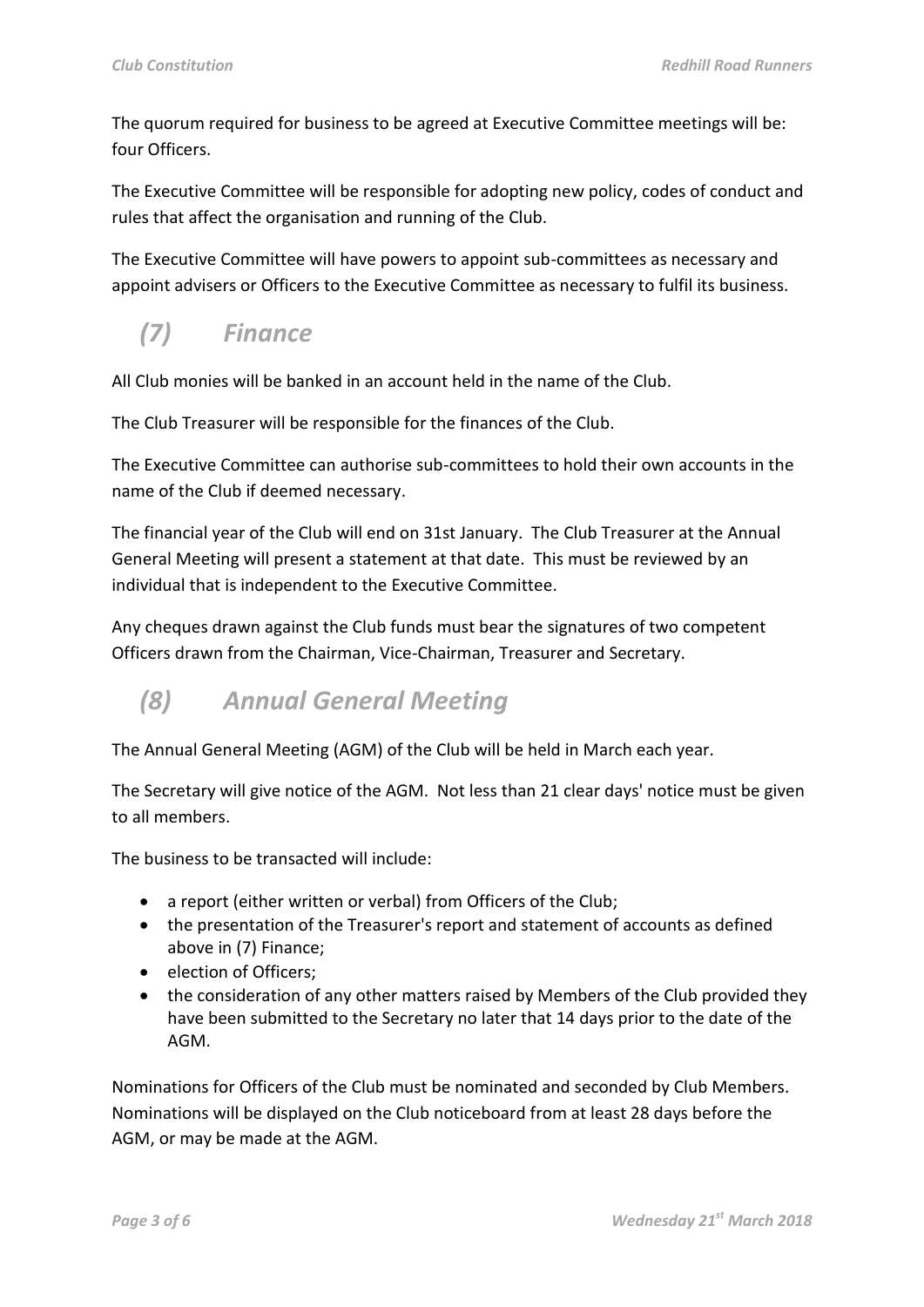If there is only one nomination for a committee post, the properly nominated candidate shall be deemed to be elected at the AGM without the need for a vote to be taken.

All eligible Members have the right to vote at the AGM. Any Member who is unable to attend will be allowed a proxy vote provided the request is submitted to the Secretary, in writing, not less than 7 days prior to the date of the AGM.

The quorum for AGMs will be 20 Senior Members or 15% of the membership eligible to vote at the date of the AGM (whichever is the smaller number). If within half an hour of the time appointed for the meeting a quorum is not present, the meeting shall stand adjourned, to be reconvened to the earliest practicable date in accordance with the notice procedure.

#### *(8.1) Extraordinary General Meeting*

An Extraordinary General Meeting (EGM) may be convened at any time by the Executive Committee or by requisition signed by not less than twenty Members at that time and sent to the Secretary at the address of the Club and setting out the business required to be transacted. The Secretary must convene a meeting within 14 days of receiving the requisition or request by the Committee. No other business may be considered at such a meeting other than that set out in the requisition.

All Members have the right to vote at an EGM. Any member who is unable to attend will be allowed a proxy vote provided the request is submitted to the Secretary, in writing, not less than 24 hours before the date of the EGM and must be confined to specific issues on the agenda of the EGM.

### *(9) Club Colours*

The colours of the Club will be red, white and grey vests. The Committee, that shall also approve the design of any badge or emblem purporting to show membership of the Club, will determine any change to the club colours.

The wearing of club colours is confined to fully subscribed Members.

#### *(10) Property*

All Members of the Club must care for the properties belonging to the Club or loaned to the Club and be expected to pay for or replace to the satisfaction of the Committee any property lost or damaged by any Member, fair wear and tear excepted.

# *(11) Discipline and Appeals*

All Members must abide by the rules of UK Athletics. Any Member guilty of behaviour contrary to UK Athletics rules or to this Constitution may be cautioned once or expelled